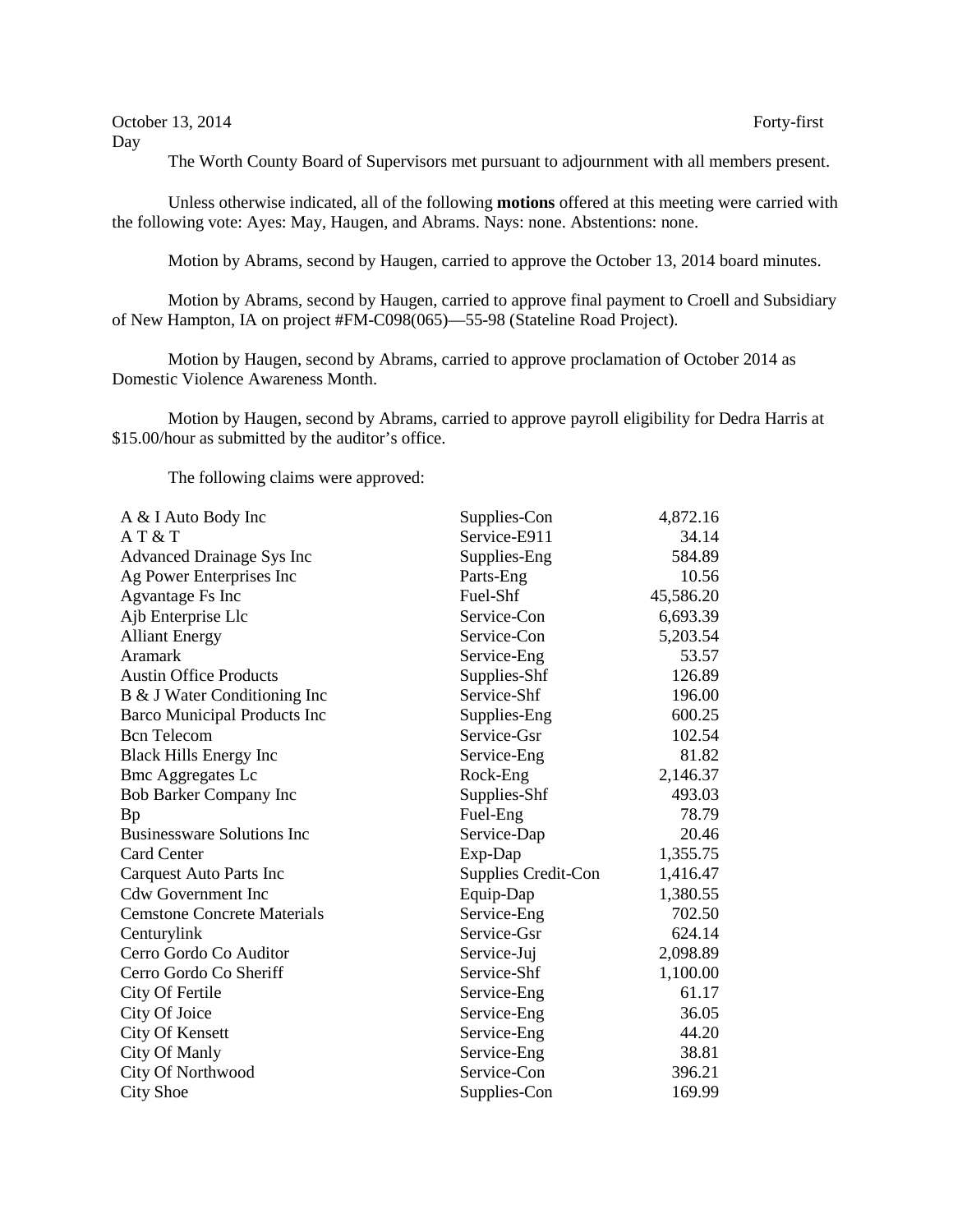| Cnh Capital                        | Parts-Eng        | 42.00       |
|------------------------------------|------------------|-------------|
| Corporate Warehouse Supply         | Supplies-Trs     | 1,379.65    |
| Culligan                           | Service-Shf      | 36.85       |
| Dataspec Inc                       | Service-Vaf      | 998.00      |
| Dave Syverson Inc                  | Service-Eng      | 1,082.03    |
| <b>Ed Roehr Safety Products</b>    | Supplies-Shf     | 1,084.84    |
| <b>Electronic Engineering</b>      | Service-Shf      | 15,989.93   |
| Ernie's Canvas Products Inc        | Service-Eng      | 28.00       |
| <b>Falkstone Llc</b>               | Rock-Eng         | 64,736.60   |
| <b>Fallgatter's Market</b>         | Supplies-Con     | 1,906.44    |
| <b>Fastenal Company</b>            | Supplies-Con     | 2.77        |
| Goveonnection Inc                  | Equip-Dap        | 740.53      |
| Green Canopy Inc                   | Service-Con      | 450.00      |
| Greve Law Office                   | Supplies-Aty     | 53.50       |
| <b>Heartland Power Comm Solar</b>  | Service-Con      | 2,800.00    |
| <b>Heartland Power Coop</b>        | Service-Wwt      | 2,613.56    |
| Heiken, David                      | Parts-Eng        | 163.48      |
| Helgeson Drainage Inc.             | Service-Eng      | 9,549.00    |
| Hepperly, Brian                    | Fuel-Shf         | 286.90      |
| Holiday Inn                        | Edu-Asr          | 319.20      |
| Huber Supply Co Inc                | Supplies-Eng     | 330.28      |
| Ia Apco                            | Edu-Shf          | 85.00       |
| Ia County Recorders Assn           | Edu-Rec          | 20.00       |
| Ia Dept Of Natural Resources       | Fees-Wwt         | 99.00       |
| Ia Prison Industries               | Supplies-Eng     | 2,235.00    |
| Imwca                              | Wk Comp-Ins      | 8,931.00    |
| <b>Interstate Motor Trucks Inc</b> | Parts Credit-Eng | 5,468.96    |
| Ip Pathways                        | Service-Dap      | 3,360.00    |
| Iscta                              | Edu-Trs          | 50.00       |
| J & J Machining Welding & Fabr     | Parts-Eng        | 2.30        |
| Joe's Collision & Performance      | Service-Shf      | 59.24       |
| Johnson, Harold H                  | Reimb-Phd        | 2,991.93    |
| Kam Line Highway Markings          | Service-Eng      | 52, 233. 15 |
| Knudtson, Kirby                    | Service          | 497.27      |
| L R Falk Const Co                  | Rock-Eng         | 39,152.77   |
| Lair, Paul                         | Fuel-Eng         | 118.75      |
| Larsen Plumbing & Heating Inc      | Service-Shf      | 296.40      |
| <b>Lawson Products Inc</b>         | Supplies-Con     | 110.61      |
| Lexisnexis                         | Service-Aty      | 137.00      |
| Lutheran Retirement Home           | Edu-Phd          | 165.00      |
| Lynn Card Company                  | Supplies-Shf     | 153.95      |
| Mail Services Llc                  | Service-Trs      | 241.75      |
| Manly Fire Dept                    | Reimb-E911       | 2,000.00    |
| <b>Manly Junction Signal</b>       | Service-Sup      | 428.94      |
| Marco Inc                          | Service-Phd      | 252.63      |
| Mark's Tractor Inc                 | Parts-Eng        | 1,044.82    |
| Martin Bros Dist Co Inc            | Supplies-Gsr     | 728.01      |
| Martin Marietta Materials Inc      | Rock-Con         | 3,616.89    |
| <b>Mason City Tire Service</b>     | Tires-Eng        | 12,765.00   |
| Mc Kesson Medical Surgical Inc     | Supplies-Phd     | 363.39      |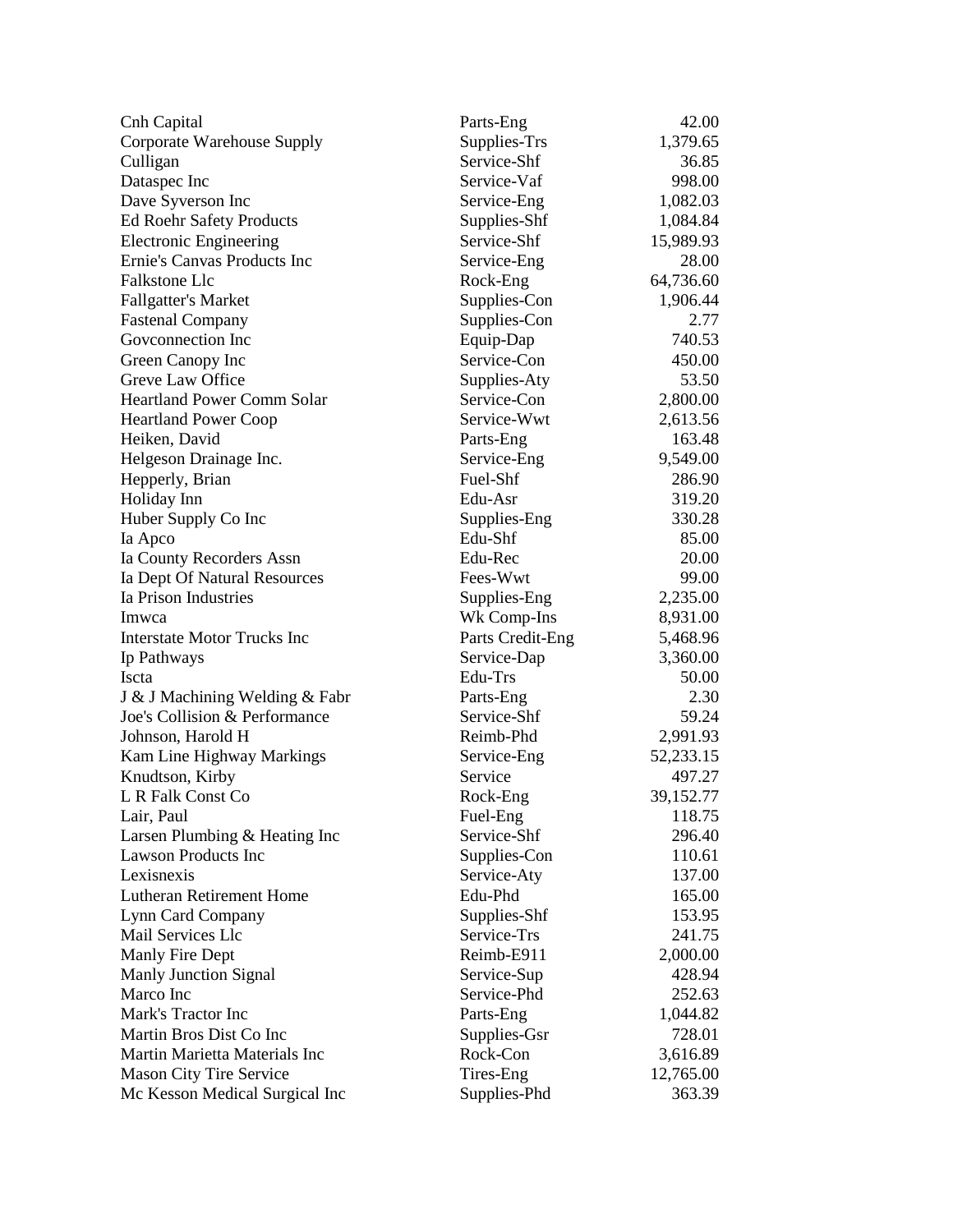| Mc Sorley, David L                 | Service-Phd     | 2,325.00 |
|------------------------------------|-----------------|----------|
| Mediacom                           | Service-Gsr     | 1,828.74 |
| Medline Industries Inc.            | Service-Phd     | 155.81   |
| Midwest Auto & Equip               | Parts-Eng       | 985.78   |
| Msc Industrial Supply Co           | Supplies-Eng    | 136.72   |
| <b>Municipal Cms</b>               | Service-Dap     | 1,200.00 |
| Naco                               | Dues-Org        | 450.00   |
| Niacog                             | Service-Tra     | 4,064.97 |
| No Ia Juvenile Detention           | Service-Juj     | 800.00   |
| Northwood Anchor Inc               | Service-Sup     | 345.66   |
| <b>Northwood Dental Associates</b> | Service-Shf     | 86.00    |
| Northwood Lumber                   | Supplies-Con    | 707.22   |
| Northwood Sanitation Llc           | Service-Gsr     | 181.50   |
| Northwood True Value               | Supplies-Con    | 369.11   |
| Northwoods State Bank              | Supplies-Rec    | 14.00    |
| Northwoods State Bank              | Service-Dap     | 272.85   |
| Nuss Truck & Equipment             | Parts-Eng       | 3,904.93 |
| <b>Office Elements</b>             | Supplies-Eng    | 97.50    |
| <b>Olson Trading Post Inc</b>      | Parts-Eng       | 209.65   |
| Peopleservice Inc                  | Service-San     | 2,079.00 |
| <b>Pitney Bowes Global</b>         | Service-Dap     | 352.68   |
| Plunkett's Pest Control Inc        | Service-Shf     | 100.00   |
| <b>Premier Cleaners</b>            | Service-Shf     | 94.33    |
| Printing Services Inc              | Supplies-Dap    | 188.59   |
| Pritchard's Of Northwood Inc       | Service-Shf     | 713.60   |
| Pro Installation Plus Inc          | Service-Con     | 5,300.00 |
| <b>Purchase Power</b>              | Service-Trs     | 1,520.99 |
| <b>Ram Systems</b>                 | Service-Phd     | 685.00   |
| <b>Reinhart Food Service Llc</b>   | Supplies-Shf    | 999.97   |
| Sanofi Pasteur Inc                 | Supplies-Phd    | 7,987.63 |
| Shred Right                        | Service-Gsr     | 73.01    |
| Smi Co                             | Supplies-Con    | 2,250.00 |
| Smith, Matt                        | Exp-Con         | 57.99    |
| State Hygienic Laboratory          | Service-San     | 174.00   |
| <b>Storey Kenworthy</b>            | Supplies-Aud    | 85.00    |
| Tcs Inc                            | Service-E911    | 1,035.00 |
| The Sidwell Company                | Service-Dap     | 2,375.00 |
| Thofson, Christopher Steven        | Service-Gsr     | 940.00   |
| Tsp Court Reporting Inc            | Service-Aty     | 55.50    |
| Tyler Technologies Inc             | Service-Asr&Aud | 2,849.90 |
| <b>U S Postal Service</b>          | Postage-Aud     | 184.00   |
| Us Cellular                        | Service-Eng     | 159.04   |
| Ver Helst Snyder Drug              | Supplies-Phd    | 25.53    |
| <b>Verizon Wireless</b>            | Service-Phd     | 1,801.73 |
| Viafield                           | Supplies-Con    | 1,289.25 |
| Von Bokern Associates Inc.         | Service-Shf&Eng | 2,000.00 |
| <b>Waste Management</b>            | Service-Sdp     | 3,575.89 |
| <b>Weber Auto Parts Inc</b>        | Supplies-Ema    | 18.78    |
| Western Petroleum Company          | Supplies-Eng    | 2,098.92 |
| Williams & Associates              | Service-Mha     | 380.00   |